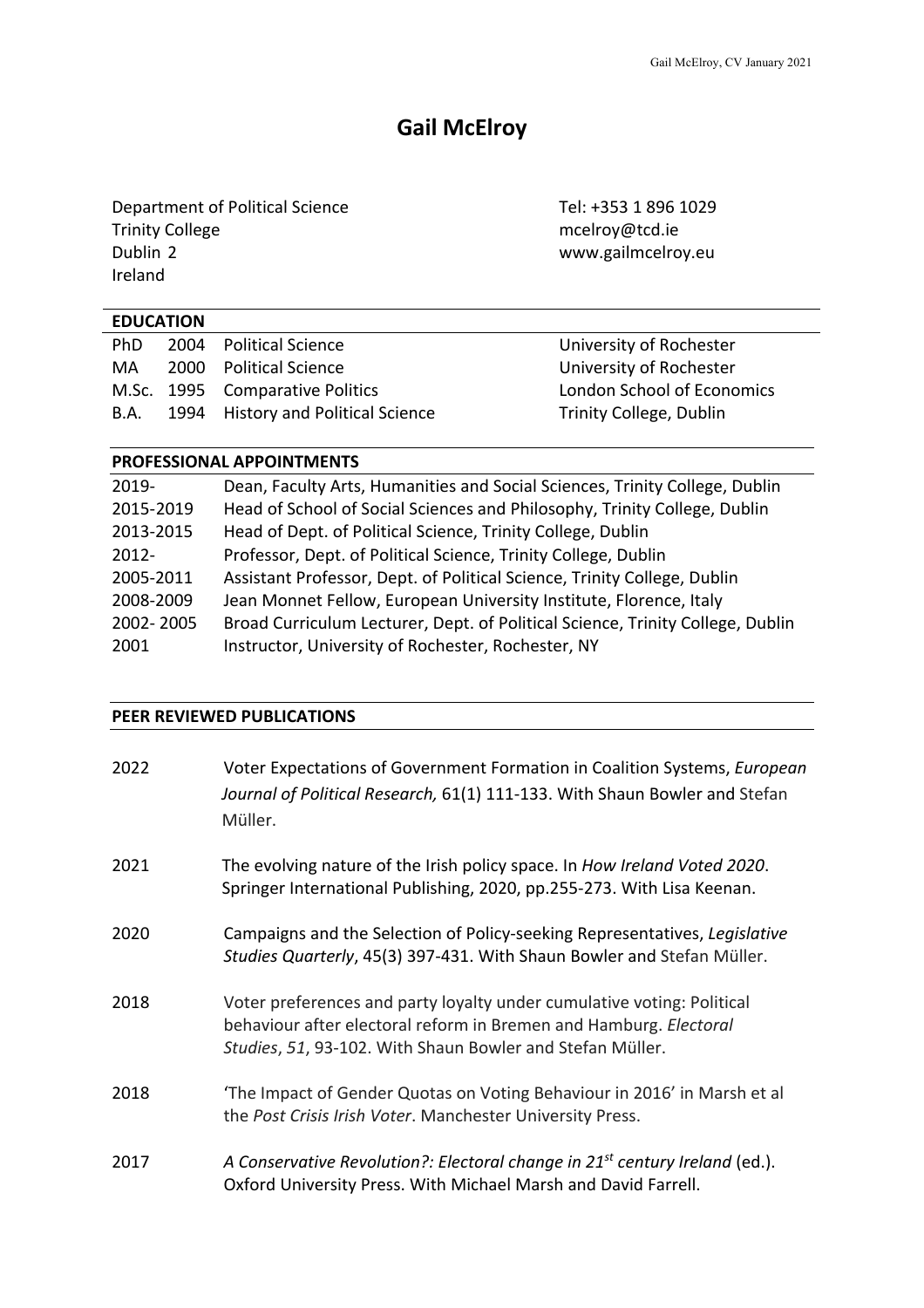| 2017 | 'Party Competition in Ireland' In A Conservative Revolution?: Electoral Change |
|------|--------------------------------------------------------------------------------|
|      | in Twenty-First Century Ireland, pp. 61-82.                                    |

- 2017 'Who supports gender quotas in Ireland?', *Irish Political Studies* 32, no. 3 (2017): 382-403. With Lisa Keenan
- 2017 'Introduction: The 2011 Election in Context' in, editor(s)Michael Marsh, David Farrell and Gail McElroy , *A Conservative Revolution?: Electoral Change in 21st Century Ireland*, 2017, pp 1 – 10.
- 2016 'Voting Behaviour: Continuing De-alignment'. *How Ireland Voted 2016*. Springer International Publishing, 2016, pp. 159-184.
- 2015 Political Group Cohesion and 'Hurrah' Voting in the European Parliament. *Journal of European Public Policy*, *22*(9), 1355-1365 (With Shaun Bowler)
- 2012 Policy Positioning in the European Parliament. *European Union Politics* (With Ken Benoit). 13, (1), 2012,p 150-167.
- 2011 Electing Women to the Dáil: Gender Cues and the Irish Voter. *Irish Political Studies*, with Michael Marsh. *Vol 26* (4), 2011, p521 - 534
- 2010 *'*Candidate Gender and Voter Choice: Analysis from a Multi-Member Preferential Voting System', with Michael Marsh. *Political Research Quarterly.* 63, (4), 2010, p822 - 833.
- 2010 'The Appointment of Rapporteurs in the European Parliament', with Antoine Yoshinaka and Shaun Bowler. *Legislative Studies Quarterly.*
- 2010 *'*Party Policy and Group Affiliation in the European Parliament', with Kenneth Benoit. *British Journal of Political Science.* 40(2) , p377 – 398.
- 2010 'Dodgy kebabs everywhere? Variety of Worldviews and Regulatory Change', with Martin Lodge and Kai Wegrich. *Public Administration*, 88, (1):247-266.
- 2009 Intra-Party Politics at the Transnational Level: party switching in the European Parliament in, editor(s)Kenneth Benoit and Danilla Gianetti , *Intra-Party Politics and Coalition Governments*, New York, Routledge,
- 2008 'Committees and Party Cohesion in the European Parliament', *Osterreichische Zeitschrift fuer Politwissenschaft*, 37(3):357-373.
- 2008 Individual MEPs and Party Switching in the European Parliament', in Daniela Giannetti and K. Benoit '*Intra-Party Politics And Coalition Governments In Parliamentary Democracies',* pp.205-226. London: Routledge.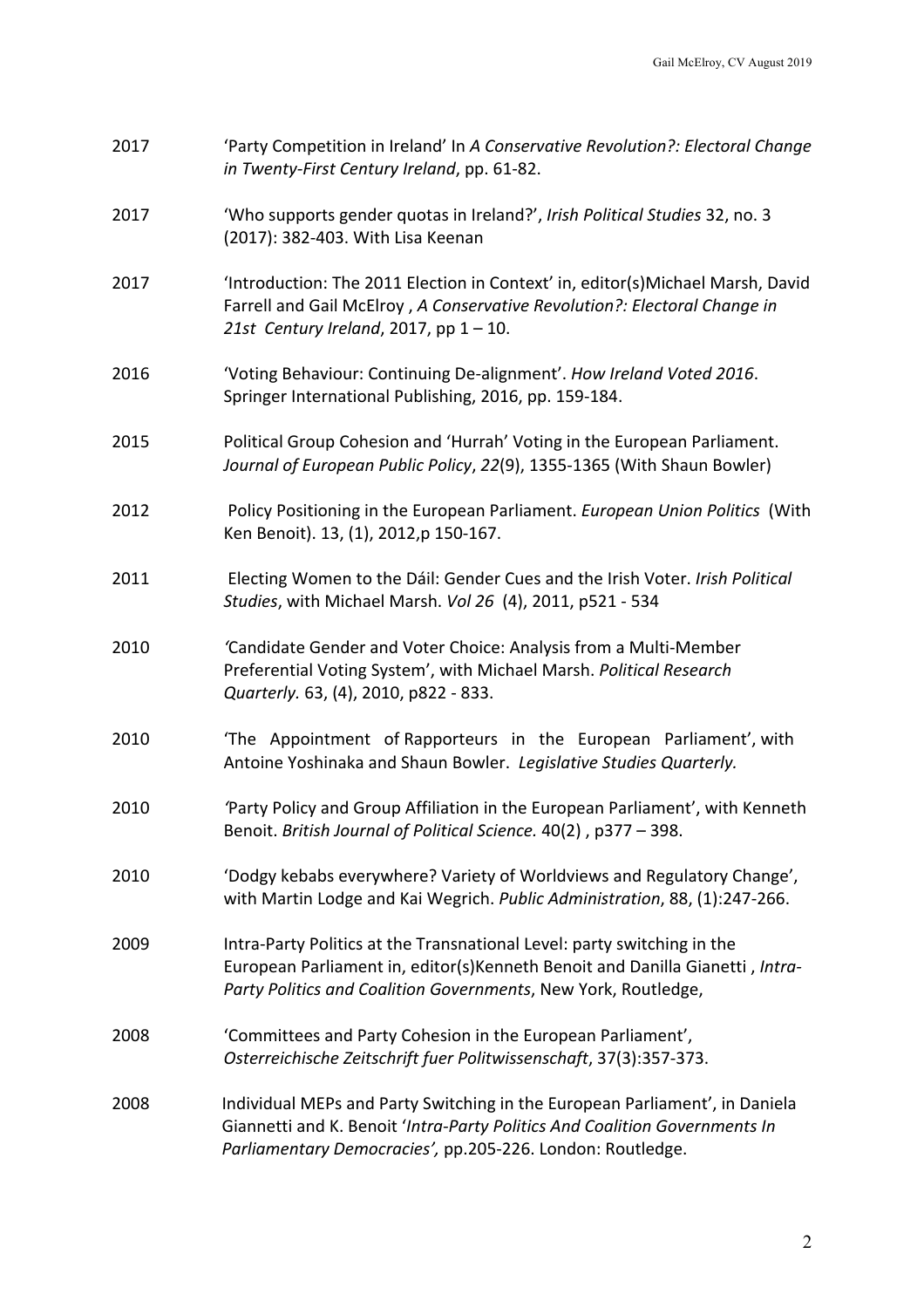| 2007 | 'Legislative Politics as Normal? Voting Behaviour and Beyond in the European<br>Parliament', European Union Politics, 8(3): 433-48.                                                                           |
|------|---------------------------------------------------------------------------------------------------------------------------------------------------------------------------------------------------------------|
| 2007 | 'Party Groups and Policy Positions in the European Parliament', Party Politics,<br>13(1): 5-28, (with Kenneth Benoit).                                                                                        |
| 2007 | 'The Opinion Polls and the Election', in eds. Michael Gallagher and Michael<br>Marsh. How Ireland Voted 2007, pp.132-147. Basingstoke: Palgrave<br>Macmillan, (with Michael Marsh).                           |
| 2007 | 'Legislative Politics', in eds. Knud Erik Jorgensen, Mark Pollack, Ben J<br>Rosamond, Handbook of European Union Politics, pp.175-195. Thousand<br>Oaks: SAGE.                                                |
| 2006 | 'Committee Representation in the European Parliament', European Union<br>Politics, 7(1): 5-29.                                                                                                                |
| 2003 | 'Why the Opinion Polls Got it Wrong in 2002', editor(s) Michael Gallagher,<br>Michael Marsh and Paul Mitchell. How Ireland Voted 2002, pp159 - 176.<br>Basingstoke, Palgrave Macmillan, (with Michael Marsh). |

# *Other Publications/Opinion Pieces/Outputs*

| 2020 | 'Irish election: Sinn Féin's surge signals a precarious path ahead'. The<br>Conversation, February 10, 2020                                                                                                                                            |
|------|--------------------------------------------------------------------------------------------------------------------------------------------------------------------------------------------------------------------------------------------------------|
| 2019 | Curator, 'Drawing Your Attention; Four Centuries of Political Caricature",<br>Exhibition, Long Room, Trinity College Dublin June-July 2019                                                                                                             |
| 2019 | 'Ireland: Leo Varadkar's coalition government holds remarkably stable in face<br>of Brexit'. The Conversation, February 1, 2019                                                                                                                        |
| 2017 | 'Brexit: The View from Dublin'. Europe's World. 19/5/2017.                                                                                                                                                                                             |
| 2013 | Review of 'The European Parliament's Committees: National Party Influence                                                                                                                                                                              |
|      | and Legislative Empowerment' by Richard Whittaker. West European Politics<br>36 (1):295-296                                                                                                                                                            |
| 2011 | Review of "Democracy within Parties: Candidate Selection Methods and Their<br>Political Consequences." West European Politics 34(6): 1314-1315.                                                                                                        |
| 2010 | Review of 'Quotas for Women in Politics: Gender and Candidate Selection<br>Reform Worldwide' by Mona Krook. West European Politics 33(2):403-404.                                                                                                      |
| 2005 | Le Parlement Européen, in editor(s) Yves Deloye and Michael Bruter,<br>Dictionnaire des Elections Européennes. Paris: Economica, pp.503-512.<br>Republished in English (2007) Encyclopaedia of European Elections.<br>Basingstoke: Palgrave Macmillan. |
| 2004 | Review of 'The Scottish parliament: A Scandinavian Style Assembly?' by David<br>Arter. West European Politics 27(5): 975-976.                                                                                                                          |
| 2002 | Review of 'Altering party systems: Strategic Behavior and the Emergence of<br>new Political Parties in Western Democracies' by Simon Hug. Journal of<br>Politics. 64(4):1228-1229                                                                      |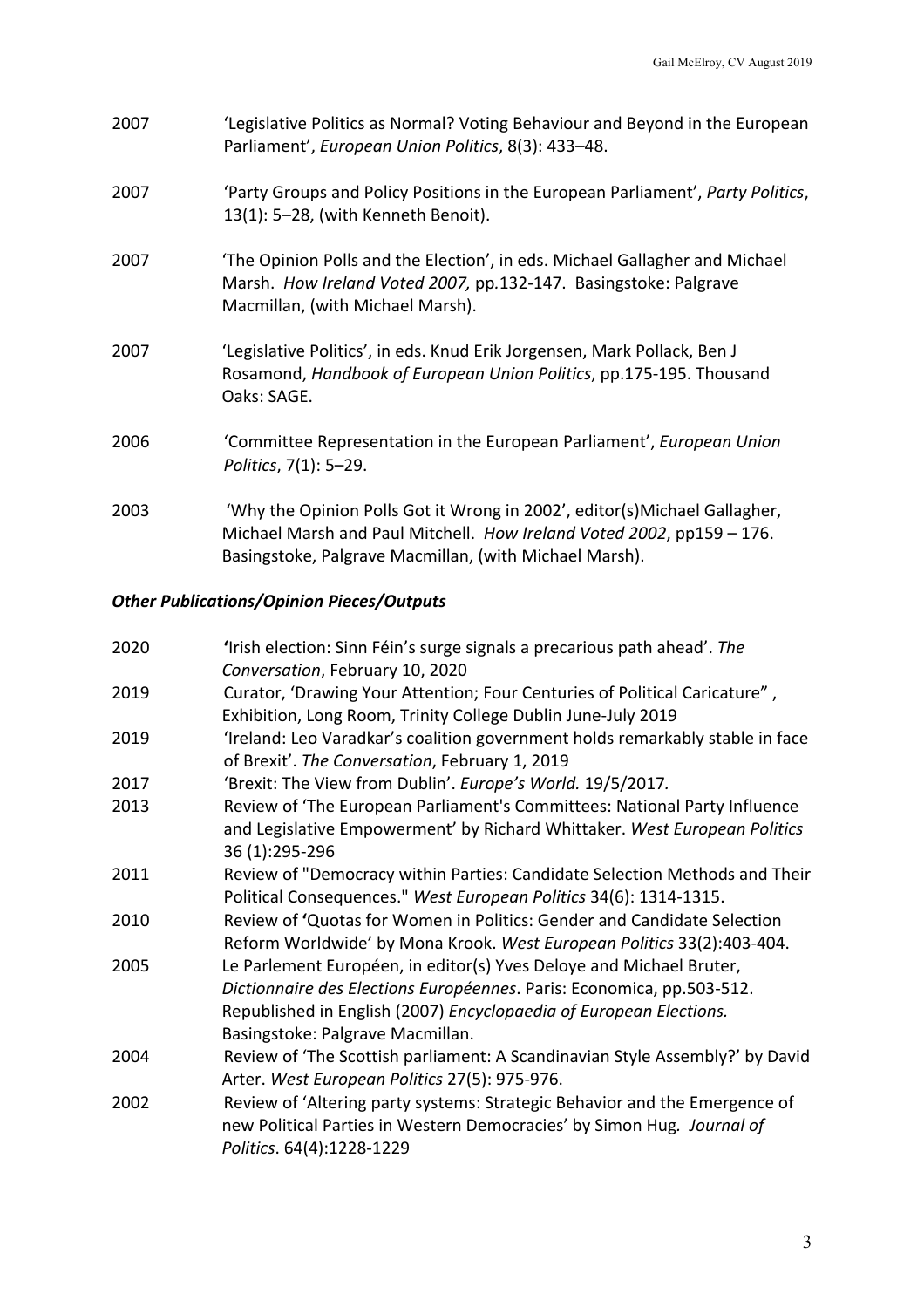1995 'Ireland', *Irish Political Studies*, Vol. 11 1996, pp.213-308 (with M.Marsh, R. Wilford and S.King).

# **ACADEMIC AWARDS AND HONOURS**

- 2011 Best Paper Award (published in 2010), *Political Research Quarterly*
- 2011 Fellow of Trinity College, Dublin.
- 2008 Jean Monnet Fellow, Robert Schuman Centre, European University Institute
- 2005 Carl Albert Best Dissertation Award, Legislative Studies Section, APSA
- 2004 Ghita Ionescu Scholarship for the Study of Comparative Politics
- 2004 Honourable Mention, European Politics & Society (APSA) Best Dissertation Award
- 2000 Richard F. Fenno Jr. Award, University of Rochester.
- 1998 Excellence in Teaching, Graduate Student Award, University of Rochester
- 1996 Fulbright Scholar
- 1994 Foreign and Commonwealth Office, Chevening Scholarship
- 1992 Trinity College Dublin, Foundation Scholar

# **FUNDED GRANTS AND RESEARCH SUPPORT**

- 2016-2018 Principal Investigator. COHESIFY: The Impact of Cohesion Policy on EU Identity. *European Commission* (H2020) (€1.6 million)
- 2015 Principal Investigator. Gender and legislative debate in Ireland: When and what female TDs talk about. *Irish Research Council*, New Foundations Award (€5,000).
- 2012-13 Principal Investigator, 'Where are all the Women? The Gender Gap in Political Ambition in the Republic of Ireland'. *Irish Research Council* (€99,936)
- 2008-2011 Principal Investigator, *European Science Foundation* and Irish Research Council for Humanities and Social Sciences, 'Representation in Europe: Policy Congruence between Citizens and Elites' (Total €700,000, IRCHSS contribution €85,000).
- 2002-2011 Associate PI, Irish National Election Study, (various funding agencies: IRCHSS, HEA, NDEP). Total c.€450,000.
- 2004-2007 Principal Investigator, 'The Globalisation of Party Competition', Institute for International Integration Studies (€165,000).
- 2004-2006 Associate PI, 'Legislative Party Switching', National Science Foundation (\$200,000).
- 2002-2004 Legislative Committees in Comparative Perspective, TCD Start Up Fund (€6,600)
- 2004 Trinity College Dublin, Arts and Social Science Benefaction Fund. (€1600).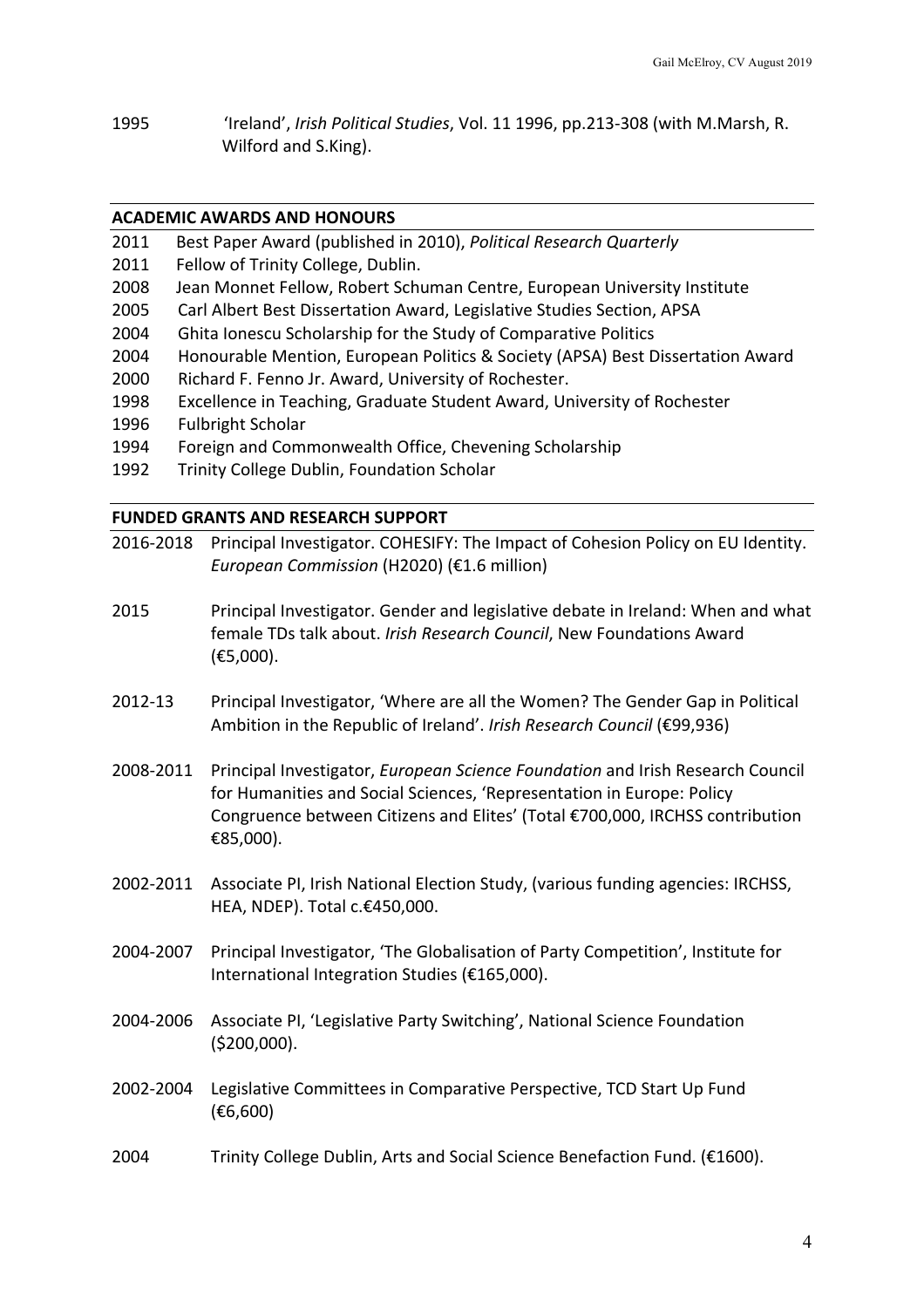# **TEACHING EXPERIENCE**

#### **Undergraduate Courses**

Comparative Politics, Lecture Class European Union Politics, Lecture Class West European Politics, Lecture Class Comparative Political Institutions, Seminar European Public Policy, Seminar BA Thesis Research, Seminar

#### **Postgraduate Courses**

Government Institutions, Masters Seminar Research Design in Political Science, PhD Seminar Advanced Statistical Methods, PhD Lecture Class Topics in Political Science, PhD Seminar

#### **Other Research Training And Experience**

Beijing Foreign Studies University, Summer School, July 23-August 5, 2018. Course Director and Instructor, Certificate in Legislative and Parliamentary Studies for Senior Managers, Joint Houses of the Oireachtas (Irish Parliament). 2009-2012 EPIC (The European Policy Information Centre) Summer School**,'**New Developments In The European Union'**.** September 19- 22, 2010". Hvar, Croatia. Summer School on Analytical Politics, Institute for Political Science, Zurich, Switzerland, September, 2006.

#### **University/Departmental Service**

# **PhD Dissertations, Supervisor, TCD.**

Rory Costello (2009, IRC funded, Lecturer, University of Limerick) Leonardo Baccini (2009, IRC funded, Associate Professor, McGill University) Adriana Bunea (2012, IRC funded, Associate Professor University of Bergen) Raimondas Ibenskas (2012, IRC funded, Associate Professor University of Bergen) Caroline McEvoy (2013, IRC funded, Postdoc University College, Dublin) Laura Schwirz (2015, IRC funded, Statistical Data Manager, Department of Housing) Stephen Erskine (2016, IRC funded, Insight Statistical Consulting) Miriam Sorace (2016, IRC funded, Fellow London School of Economics) Lisa Keenan (2017, Grattan Scholar, Teaching Fellow, TCD) Liam Kneafsey (2018, IRC funded, adjunct TCD) Stefan Mueller (2019, Assistant Professor, University College, Dublin)

#### **External Examiner PhD Theses**

Andrea Aldrich (2015, University of Pittsburgh) Silje Hermansen (2017, University of Oslo).

#### **University Administration**

Dean of Faculty 2019- Head of School of Social Sciences and Philosophy 2015-2019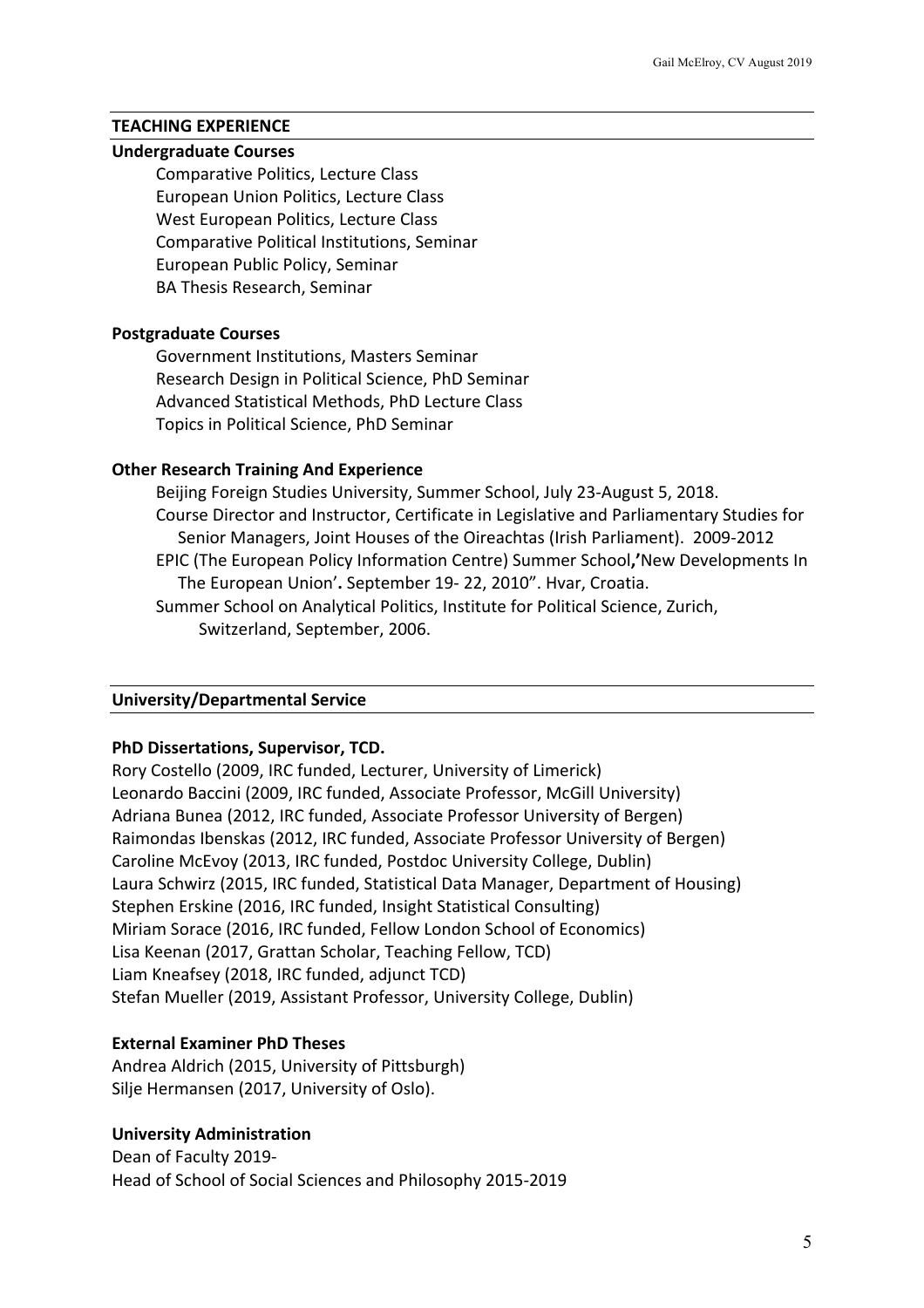Head of Department of Political Science, 2013-15 Chair of Financial Information Systems Transition Committee, 2017-2019 Chair of University Procurement Committee 2016-2019 Senior Promotions Committee, 2014, 2019- Director of Teaching and Learning (Postgraduate) School of Social Sciences, 2007-2008. 2010-2012. Course Director, Politics, Philosophy, Economics and Sociology, 2014 Member of FECP steering group (Finance sub-committee) of the University, 2012 Course Co-ordinator, History & Political Science, Philosophy & Political Science, 2009- Departmental Exams Co-ordinator, 2007-2008, 2009-2010. Undergraduate Tutor, 2004-2011 Postgraduate Coordinator, Dept. of Political Science, 2005-2007. Director of Postgraduate Admissions, Dept. of Political Science.2005-2006. Foundation Scholarship Committee, 2005-2008. Mature Students Admission Committee, 2004.

Seminar Series Organiser, Dept. of Political Science 2003-2005. Business, Economics and Social Studies, Open Day Committee, 2002-2004.

## **DISCIPLINE SERVICE**

External Reviewer, Romanian National Research Council, 2021

External Reviewer, Polish Research Council, 2020, 2021

External Reviewer, Research Foundation Flanders (FWO), 2021, 2022

External Reviewer, Lithuanian Research Council, 2017, 2020, 2021.

Panel Member, European Research Council, Starter Grants, 2020

External Assessor, Chair Appointment, University of Durham, 2020

Programme Co-Chair, European Political Science Association Annual Meeting 2019

External Assessor, Swedish Research Council, Infrastructural Grants, 2019

External Assessor, Department of Government University College Cork, 2017

Vice-President of the Political Studies Association of Ireland 2016-2019

Member of Council of the European Political Science Association 2015-2018

External Assessor and Chair of Panel, Social Sciences Review (Law, Sociology, Psychology and Political Science), Ministry of Education and Science, Lithuania. 2015.

External Assessor, Department of Politics and Public Policy University of Strathclyde, June 2014.

European Social Survey, National Steering Committee, 2012-2015 Chair of the American Political Science Association International Committee, 2011-14 Member of the Rosenthal Prize Committee, 2012. Legislative Studies Section of APSA Associate PI, Irish National Election Study, 2007, 2011, 2016. Chair, Legislative Studies Section, APSA, Best Dissertation Award, 2007.

# **Editorial Boards**

Editorial Board, *European Union Politics* 2007-present Editorial Board, *Legislative Studies Quarterly*, 2009-2012 Editorial Board, *Political Science Research and Methods*, 2012-present Editorial Board, *British Journal of Political Science*, 2013- present Editorial Board, *Irish Political Studies*, 2015- present Editorial Board, *Political Studies Review*, 2017- present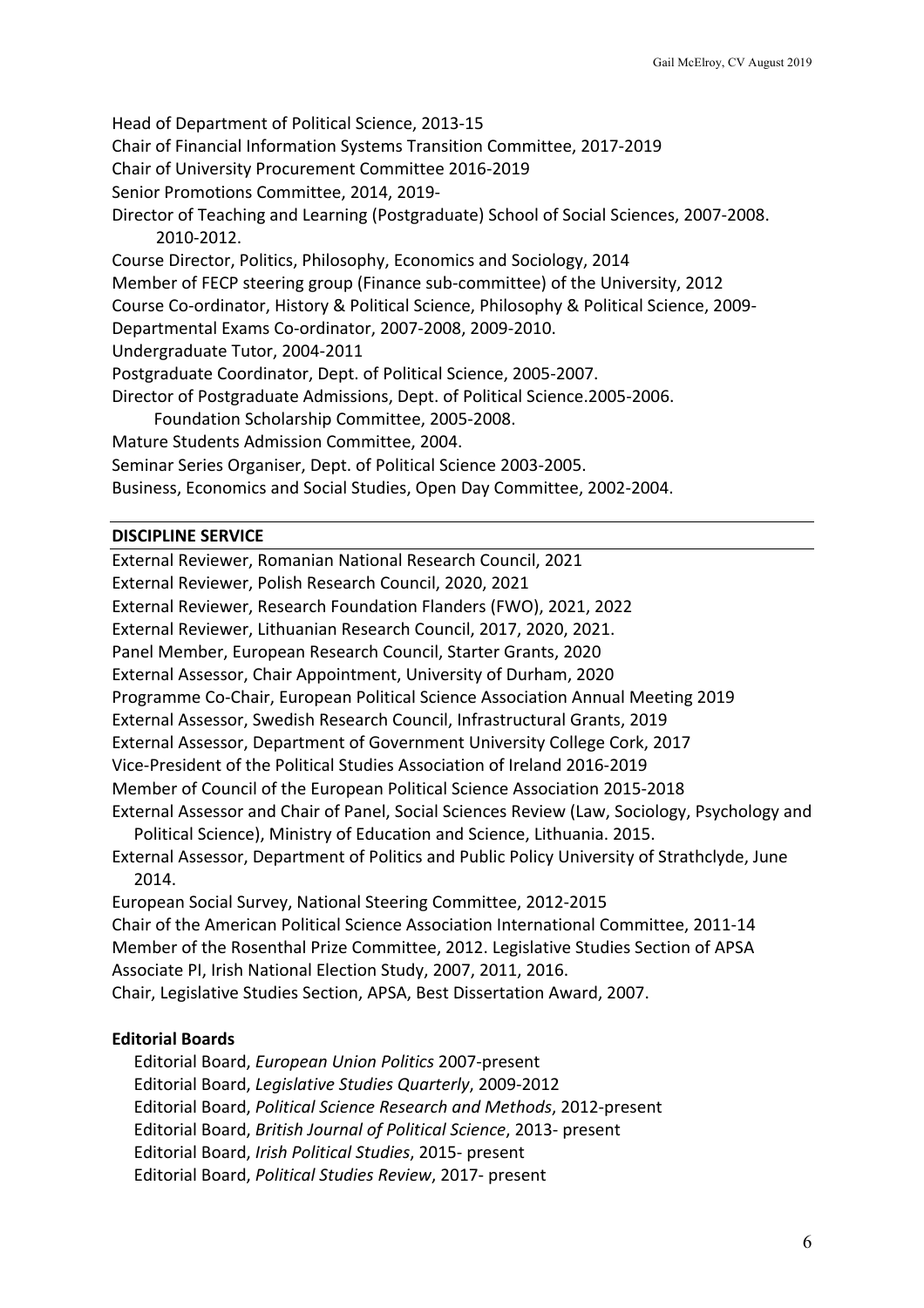# **Conference Section Chair**

European Consortium for Political Research, General Conference, Potsdam, Germany, September 10-12th, 2009.

- Section Chair, Comparative Industrialized Democracies, American Political Science Association 2012.
- Section Chair, Legislative Studies, American Political Science Association 2013.
- Section Chair, European Politics, European Political Science Association, 2014
- Section Chair, European Politics & Legislative Studies, European Political Science Association, 2019

## **External Reviewer Government Agencies/Science Foundations**

*European Research Council European Science Foundation Economic and Social Research Council (UK) Research Foundation of Flanders (FWO Lithuanian Research Council Netherlands Organisation for Scientific Research National Science Centre, Poland. Research and Higher Education Monitoring and Analysis Centre (Mosta), Lithuania Romanian National Research Council Swedish Research Council*

# **Reviewer:**

*American Political Science Review, American Journal of Political Science, British Journal of Political Science, Canadian Journal of Political Science, Comparative Political Studies, Electoral Studies, European Union Politics, European Integration Online Papers, European Journal of Political Research, Foreign Policy Analysis, Gender and Politics, German Politics, Journal of Common Market Studies, Journal of European Public Policy, Journal of Institutional Economics, Journal of Legislative Studies, Journal of Politics, Journal of Theoretical Politics, Legislative Studies Quarterly, Perspectives on Politics, Political Behaviour, Political Science Research and Methods, Political Research Quarterly, Political Studies Review, Public Administration, Public Choice, Review of International Organizations, West European Politics.*

| COLLOQUIA/ INVITED TALKS (SEIECLEU) |                                                                      |
|-------------------------------------|----------------------------------------------------------------------|
| <b>April 2019</b>                   | Coimbra Group Lectures: Narratives of Europe, Narratives for Europe, |
|                                     | University of Köln                                                   |
| <b>July 2018</b>                    | Belt & Road Initiative and Intercultural Communication, Beijing      |
|                                     | <b>Foreign Studies University</b>                                    |
| January 2018                        | Votáil 100, Royal Irish Academy.                                     |
| May 2017                            | IBEI Business School, Madrid                                         |
| October 2015                        | University of Pittsburgh                                             |
| June 2014                           | Expert Witness, European Affairs Committee, Houses of the            |
|                                     | Oireachtas (Irish Parliament). Topic: European Elections Outcome.    |
|                                     |                                                                      |

# **COLLOQUIA/ INVITED TALKS (Selected)**